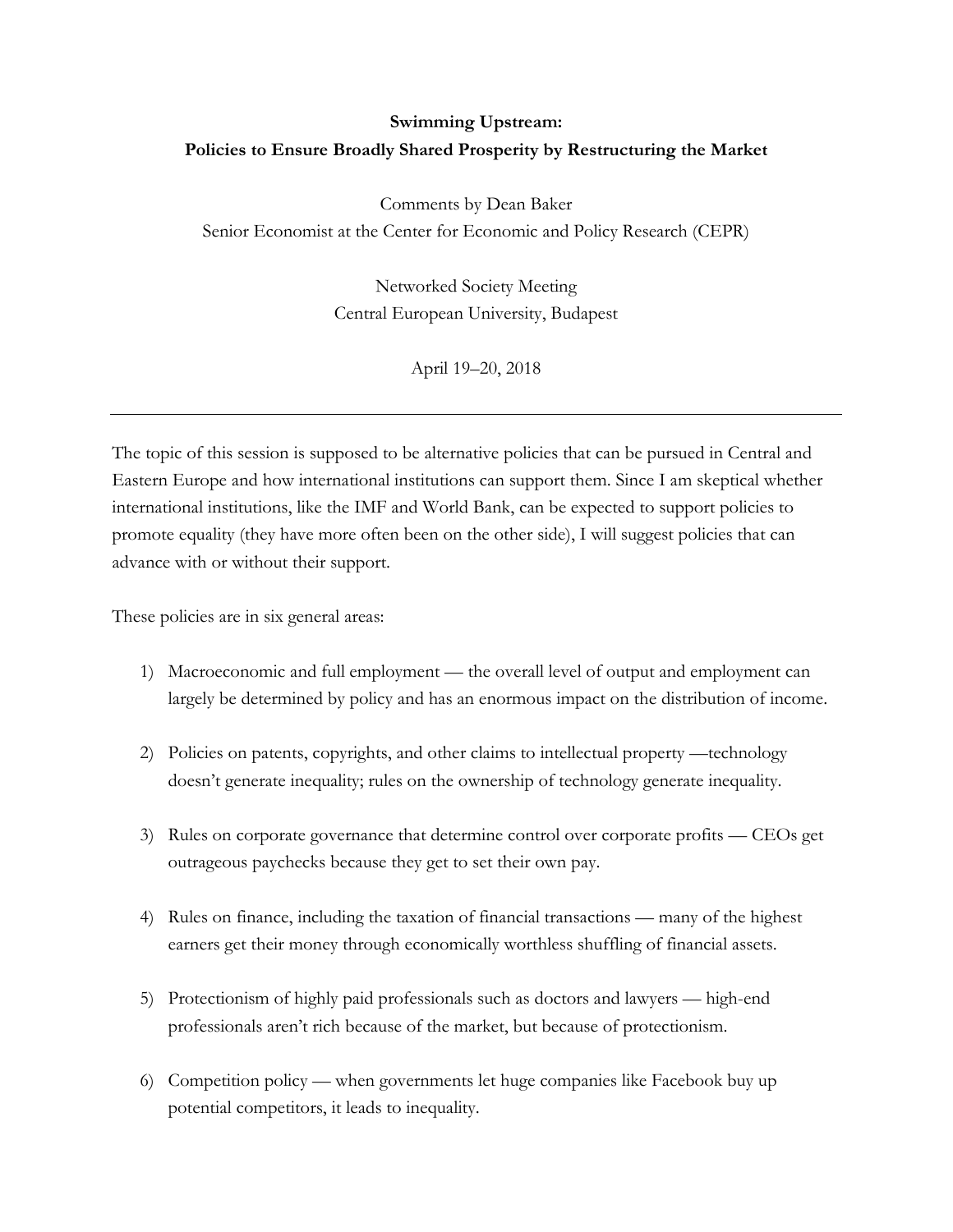In all six areas, international agreements limit the ability of individual countries to act, but they do not eliminate it. Countries should push policies as far as possible to try to get around existing constraints.

## **Macroeconomic Policy and Full Employment**

This is the most important single area for policies that promote equality rather than inequality. Most people get most of their income through their jobs. This is somewhat less true in countries with more generous welfare states, but even in the most generous welfare states, wage income is hugely important. Maintaining high levels of employment allows workers to get jobs if they want them. Also, a high employment environment gives the workers who are employed more bargaining power. This tends to disproportionately benefit those who are at the bottom of the income distribution.<sup>[1](#page-1-0)</sup> For these reasons, governments should place a high priority on maintaining full employment.

Unfortunately, many European countries have sharply limited their ability to promote full employment policies by their commitments to the European Union (EU) and through joining the euro. The former has placed sharp restrictions on countries' ability to run budget deficits. These restrictions seem to stem from the view that deficits crowd out private investment and/or lead to inflation.

While there can be circumstances in which large budget deficits do lead to higher interest rates and/or inflation, this has not been a problem in recent years in European countries. These countries have clearly been suffering from too little demand, not too much. Countries should take advantage of whatever flexibility they have to run larger deficits when necessary to maintain high levels of employment. There clearly is some room in this area, since enforcement has not been rigid. Also, insofar as progressive governments have a role in setting EU policy, they should push for more flexibility in setting fiscal policy.

The countries that are part of the euro have stricter constraints in all areas of macro policy. The European Central Bank (ECB) has the ability to put sharp limits on borrowing by countries it considers to be irresponsible, as we saw in the case of Greece in 2015. Being part of the euro also means that monetary policy is set by the ECB. Furthermore, there is no ability to use exchange rate policy as a mechanism to boost output and employment, since this will depend on the course of the

<span id="page-1-0"></span><sup>1</sup> This is clearly true in the United States, see Dean Baker and Jared Bernstein, 2013, *Getting Back to Full Employment: A Better Bargain for Working People*, Washington, DC: Center for Economic and Policy Research[. http://cepr.net/documents/Getting-Back-to-Full-](http://cepr.net/documents/Getting-Back-to-Full-Employment_20131118.pdf)[Employment\\_20131118.pdf.](http://cepr.net/documents/Getting-Back-to-Full-Employment_20131118.pdf)   $\overline{\phantom{a}}$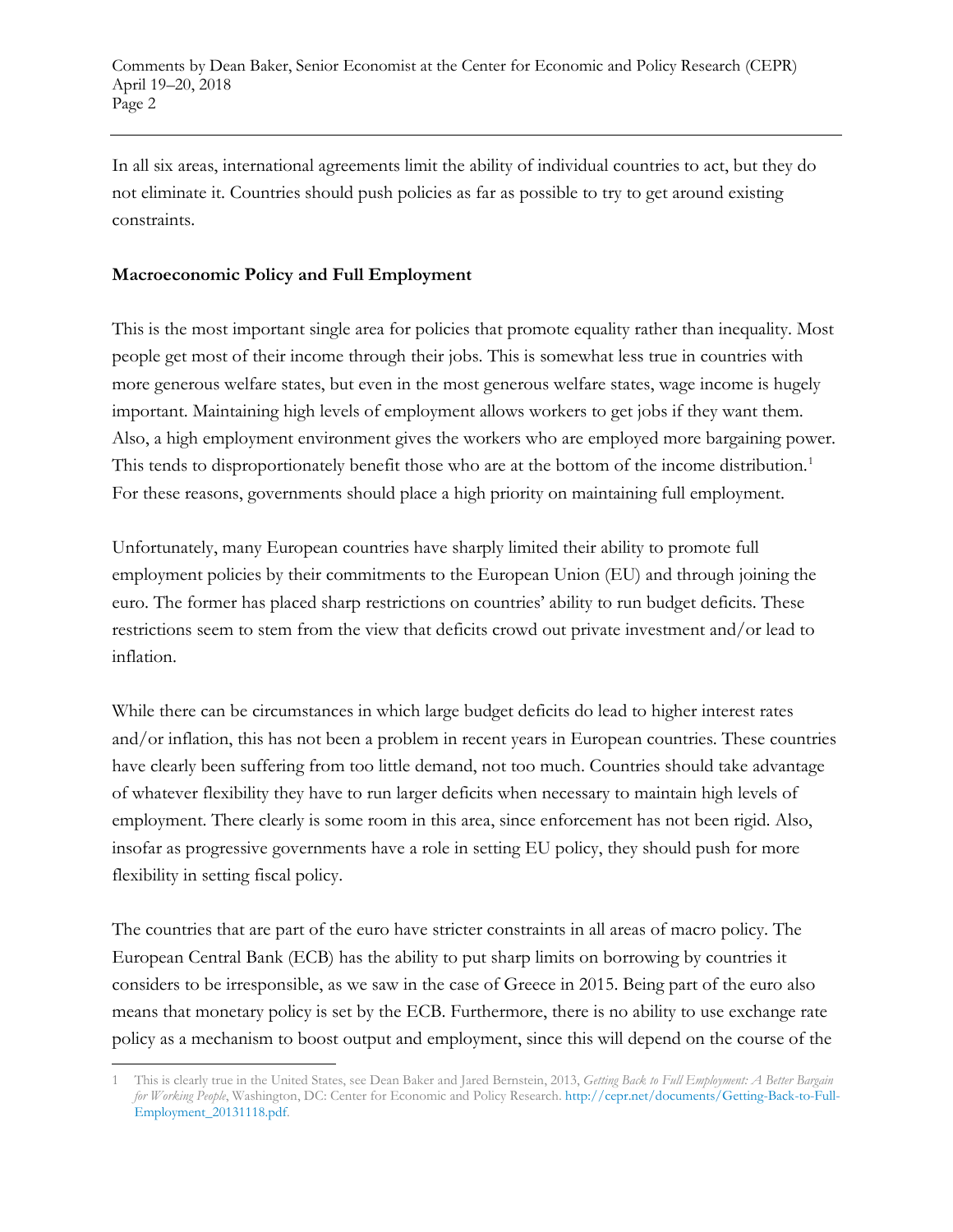euro. Here also governments can use their limited power within the euro to push for more expansionary policy.<sup>[2](#page-2-0)</sup>

Even if governments are prevented from pursuing more expansionary macro policy they still can act to ensure that available employment is more evenly distributed. One mechanism for doing this is promoting work sharing as a substitute for layoffs in a downturn. The idea is to compensate workers for reduced hours while they remain employed, as opposed to providing them with unemployment compensation for being unemployed. This is likely to lead to a much smaller drop in income and also keep workers tied to the labor force so that they don't lose skills after a long period of unemployment.

Governments should also implement policies like mandatory paid vacations, paid family leave, and paid sick days, as both ways to meet important social goals and to share the work that is available. Shorter standard workweeks are also an option. These practices have led to enormous differences in average annual hours across countries. According to OECD data, in an average year a worker in the United States puts in 1785 hours, this compares to 1365 hours in Germany and 1430 in the Netherlands. These policies are entirely under the control of national, or even sub-national, governments.<sup>[3](#page-2-1)</sup>

# **Rules on Patents, Copyrights, and Other Forms of Intellectual Property**

This is an enormously important, and often overlooked, area of policy. It has become common in the last few decades to blame technology for rising inequality. This is incredibly sloppy thinking. The returns to technology are not determined by the technology, but by the laws that govern the ownership of the technology. Specifically, it is rules on patents, copyrights and other forms of intellectual property that have allowed some segments of society to get very wealthy from various types of innovations.

To take an extreme case, if there were no patent or copyright protections, the robots that are supposed to take all of our jobs would be incredibly cheap. They can presumably be made by robots and they don't require that much by way of steel or other materials or energy in the production process. For a few hundred dollars we could all buy robots that would cook our dinners, mow our

<span id="page-2-0"></span><sup>2</sup> Fortunately, most of the former East Bloc countries have not joined the euro, with the exceptions being the Baltic countries, Slovakia, and Slovenia.  $\overline{\phantom{a}}$ 

<span id="page-2-1"></span><sup>3</sup> In the United States, many states and cities have passed laws or ordinances in the last two decades guaranteeing workers varying levels of paid family leave and/or paid sick days.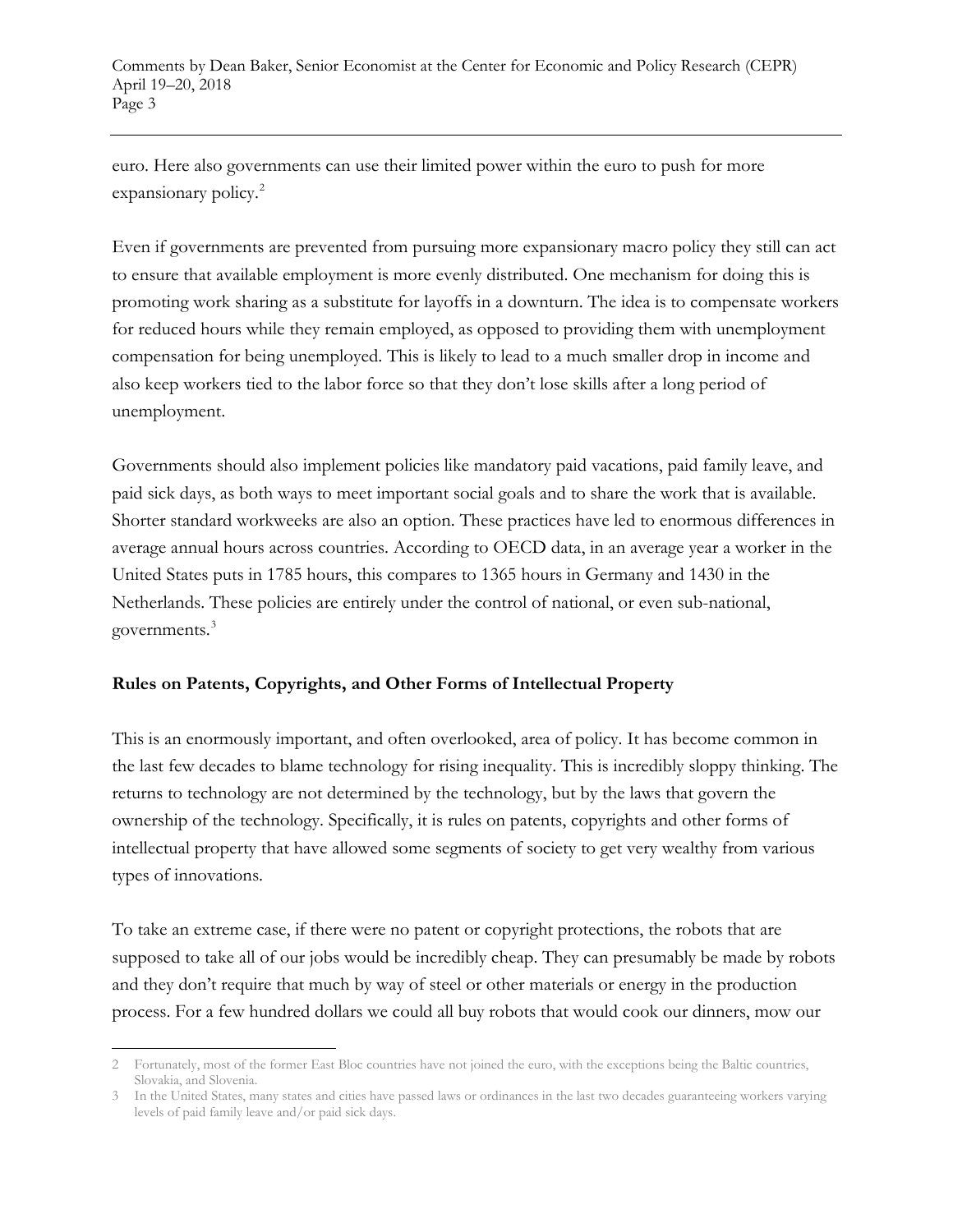lawns, wash our clothes, and clean our houses. This would mean a huge improvement in living standards for the bulk of the population. No one would be able to make large amounts of money from the robots since competition would drive prices down to near the cost of production.

The world in which some people get very rich from "owning" robots and the rest of the country gets poor from being displaced is a world in which the government has granted patent and/or copyright monopolies that keep the robots expensive. It is not the robots causing inequality in this story, it is the patents and copyrights.

The policy part of the picture is rarely discussed. There is, of course, a rationale for patents and copyrights, they provide an incentive for innovation and creative work. However, we could opt to provide less incentive — we need to decide the right incentive based on the incremental amount of innovation work compared with the additional cost imposed by these protections. There are also alternative mechanisms for financing innovation and creative work which are arguably more efficient and would lead to less inequality.[4](#page-3-0)

There is an enormous amount of money at stake in these protections. In the United States, patent and related protections add close to \$400 billion (2.0 percent of GDP) to annual spending on prescription drugs alone. Adding in the costs in other areas could take this sum to more than \$1 trillion a year.

In the last four decades, the United States has made patent and copyright protection longer and stronger and sought to impose these rules internationally through trade agreements, like the TRIPS provisions in the WTO. It would likely be good for both growth and equality for the countries of Central and Eastern Europe to take full advantage of the flexibilities in TRIPS and other trade agreements to minimize the cost of these protections. They should also use their voice in international forums to argue against making these rules even stronger as would be the case with the Trans-Pacific Partnership or Trans-Atlantic Trade and Investment Pact.

<span id="page-3-0"></span><sup>4</sup> See Dean Baker, Arjun Jayadev, and Joseph Stiglitz, 2017, "Innovation, Intellectual Property and Development: A Better Set of Approaches for the 21st Century," Washington, DC; Center for Economic and Policy Research. [http://cepr.net/publications/reports/innovation-intellectual-property-and-development-a-better-set-of-approaches-for-the-21st](http://cepr.net/publications/reports/innovation-intellectual-property-and-development-a-better-set-of-approaches-for-the-21st-century)[century.](http://cepr.net/publications/reports/innovation-intellectual-property-and-development-a-better-set-of-approaches-for-the-21st-century)   $\overline{\phantom{a}}$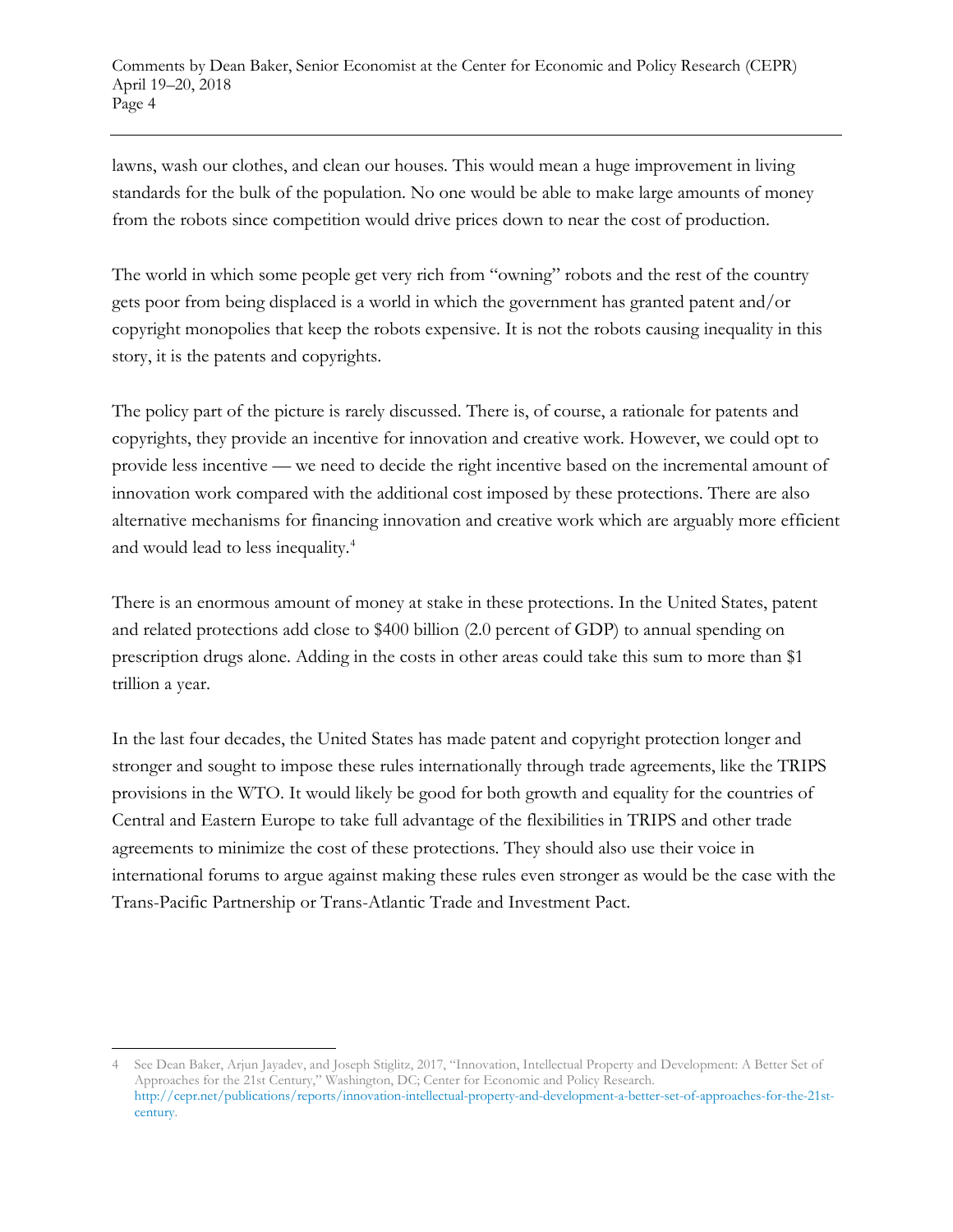#### **Rules on Corporate Governance: Reining in CEO Pay**

The pay of CEOs in the United States has exploded in the last four decades, going from 20 to 30 times the pay of ordinary workers to 200 to 300 times the pay of ordinary workers. While the United States is still an outlier on CEO pay, the extraordinary pay of CEOs in the United States is putting upward pressure on pay structures in other countries.

It is difficult to justify the explosion of CEO pay by their productivity in any obvious way. CEOs of major companies are expected to work hard and have enormous responsibilities, but this was true forty years ago also. There is also little relationship between pay and performance, measured as returns to shareholders.

Many CEOs are able to get outsized paychecks even when they have done nothing obvious to benefit shareholders. For example, the top executives at major oil companies were highly rewarded for the jump in oil prices in the middle of the last decade that sent oil company profits soaring.

Rather than being based on value to the shareholders, the most obvious explanation for high CEO pay is that they largely control the Boards of Directors who most immediately determine their pay. Directors often owe their selection to top management. Once they are on the board, directors who manage to fit in well with other directors almost never get removed by shareholders. More than 99 percent of incumbent directors who are put up by the board for re-election, end up winning their seat.

In this context, directors have almost no incentive to ever ask about reducing CEO pay. Being a director of a major corporation typically pays over \$100,000 a year, and sometimes more than \$200,000) for extremely part-time work. Since they can pretty much keep their job indefinitely if they go along with the rest of the board and not complain about CEO, directors have no reason to act in the interest of shareholders and try to push down the pay of their CEO.

The rules of corporate governance are set by country governments. (In the United States, individual states have their own rules.) It is strongly desirable to have rules that ensure that shareholders have the ability to control CEO pay. This can be done with provisions on transparency, votes of shareholders on pay packages, and penalties to corporate boards for allowing excessive pay.<sup>[5](#page-4-0)</sup>

 $\overline{\phantom{a}}$ 

<span id="page-4-0"></span><sup>5</sup> The 2010 Dodd-Frank financial reform bill in the United States called for tri-annual "Say on Pay" votes on executive compensation by shareholders. These votes are a non-binding up or down vote on the CEO pay package. These votes might have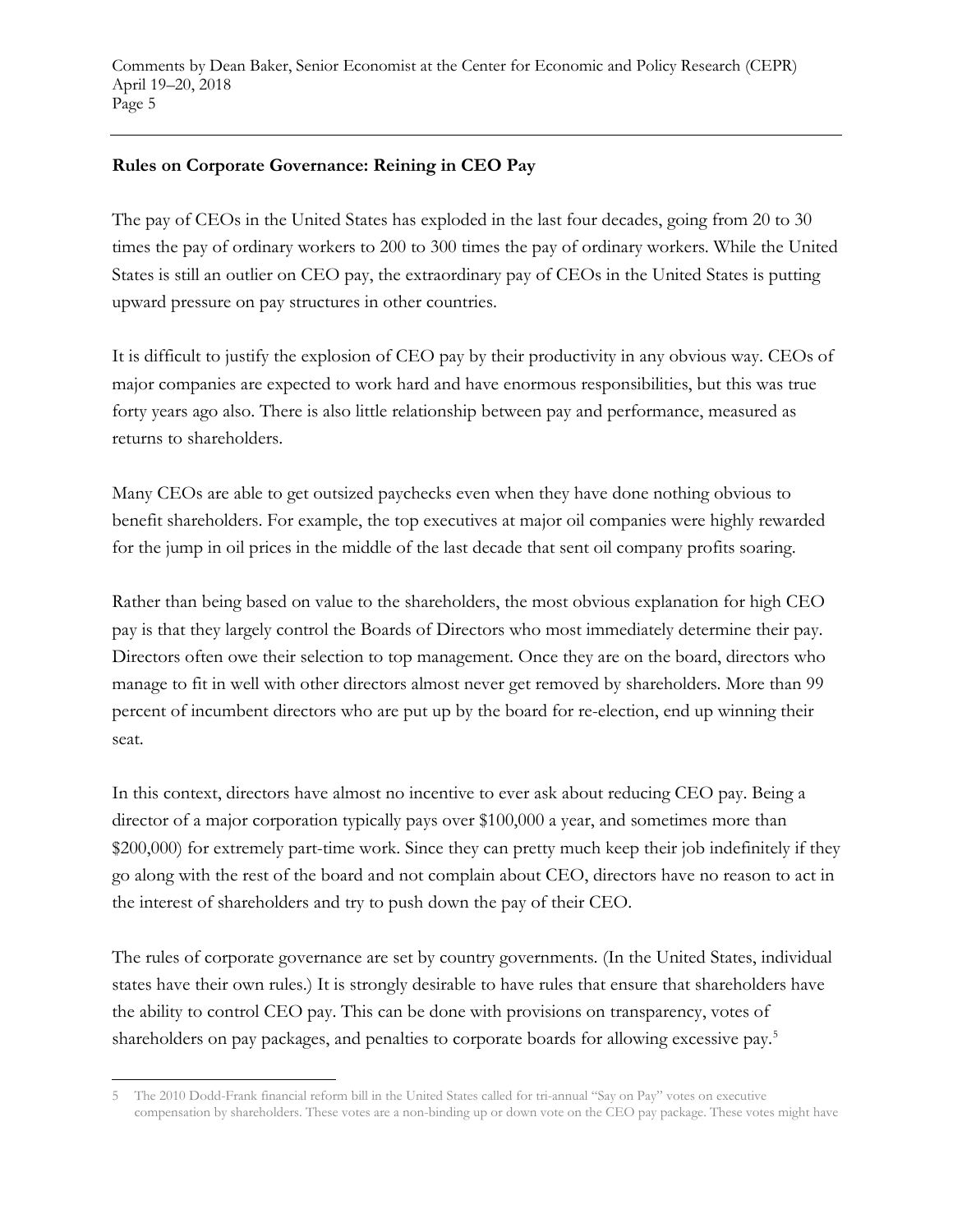The issue of CEO pay is important both for its impact on pay within the corporation, but also outside. If the CEO of a major company is earning \$20–\$25 million a year, it's likely that her nextin-line executives are also getting compensation packages well into the millions. And more money for those at the top means less for everyone else, pretty much by definition.

In addition, high CEO pay spills over into other sectors. In the United States, it is common for university presidents or heads of major charities to get pay packages of over \$1 million a year because they could earn so much more if they were in the corporate sector.

We would likely see a very different pay structure throughout the economy if the CEOs of major corporations were still earning 20 to 30 times the pay of ordinary workers (e.g. \$2–\$3 million in the United States). If the very top of the pay scale was in this range, the pay of the next tier of executives would likely be close to \$1 million, with pay at universities and major charities topping out at well under \$1 million. This would free up a substantial sum of money for less highly paid workers.

### **Reining in the Financial Sector**

 $\overline{\phantom{a}}$ 

The financial sector has exploded relative to the rest of the economy throughout the industrialized world. In the United States, the narrow financial sector (investment banking and securities and commodities trading) has nearly quintupled relative to the size of the economy over the last four decades, going from just over 0.5 percent of GDP in the 1970s to almost 2.5 percent of GDP in recent years.

It is difficult to see how the economy is benefitting from this much larger financial sector. It is certainly not obvious that capital is being better allocated in recent years than it was in the 1960s and 1970s. Nor is it likely that people feel more secure in their savings, especially after the 2008 financial crisis.

If the growth in the relative size of the financial sector is not benefitting the economy, then it amounts to a major source of waste. The gap between the current size of the sector and the mid-1970s size is almost 2.0 percent of GDP or \$400 billion a year. Furthermore, many of the highest income earners are in the financial sector, so this is also a major driver of inequality.

more impact if directors faced some consequence from a pay package voted down, for example if they lost stipend for the year. That would likely force them to ask more frequently whether they could pay their CEO less.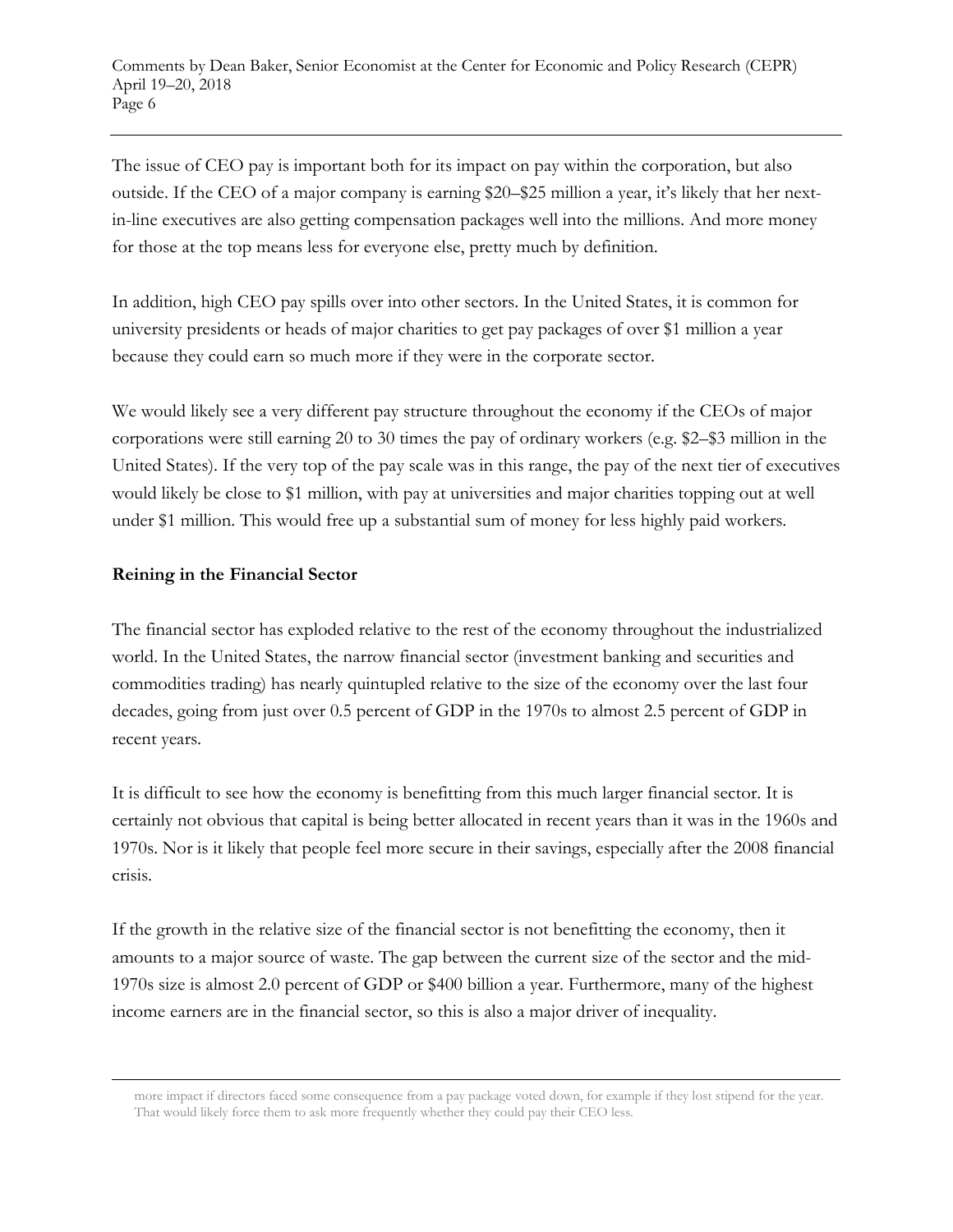For these reasons, it is desirable to have policies that focus on reducing the size of the financial sector, thereby limiting the resources consumed by this sector. One obvious route for downsizing this sector is a financial transactions tax (FTT). Because trading costs have fallen so sharply in recent years, many trades are done in the expectation of modest gains. In this context, even a small FTT can have a large impact in reducing the size of the sector and the fortunes being made by shuffling paper. FTTs enjoy substantial support across the EU, although implementation of a tax keeps being put off for reasons that I don't fully understand.

In addition to an FTT, it would be desirable to take other measures to downsize the financial sector. In the United States, private equity companies have hugely expanded their reach in the last decade. These companies are expert at manipulating the tax code, so they can often make large gains by acquiring marginally profitable companies.

A standard trick was to borrow heavily against the assets of a firm they acquire, taking advantage of the deduction for interest on borrowed money, as opposed to dividends paid to shareholders, which are not deductible on federal tax returns. This was changed in the 2017 tax reform, which limited the deduction to an amount equal to 30 percent of the company's profits.

It would be desirable to comb the tax code for unnecessary complexities which help to provide profits for private equity companies and the larger tax avoidance industry. One route that would eliminate many loopholes is replacing the corporate income tax with a quasi-equity stake. [6](#page-6-0) This quasi-equity stake would give the government ownership of a number of non-voting shares equal to the targeted tax rate. For example, if the desired tax rate is 25 percent, then the number of shares given to the government should be equal to 25 percent of total shares.

The government's shares would give it no control over the company, but they would otherwise be treated in the same way as other shares. If the company paid a \$2 dividend per share, then it also would pay a \$2 dividend on the government's shares. If it bought back 10 percent of its shares at \$100 per share, then it would also buy back 10 percent of the government's shares at \$100 per share. This would make it virtually impossible for the company to escape its income tax liability and in the process would destroy the tax shelter industry.

<span id="page-6-0"></span><sup>6</sup> See, for example, [https://ftalphaville.ft.com/2017/10/31/2195336/the-most-elegant-corporate-tax-reform/.](https://ftalphaville.ft.com/2017/10/31/2195336/the-most-elegant-corporate-tax-reform/)  $\overline{\phantom{a}}$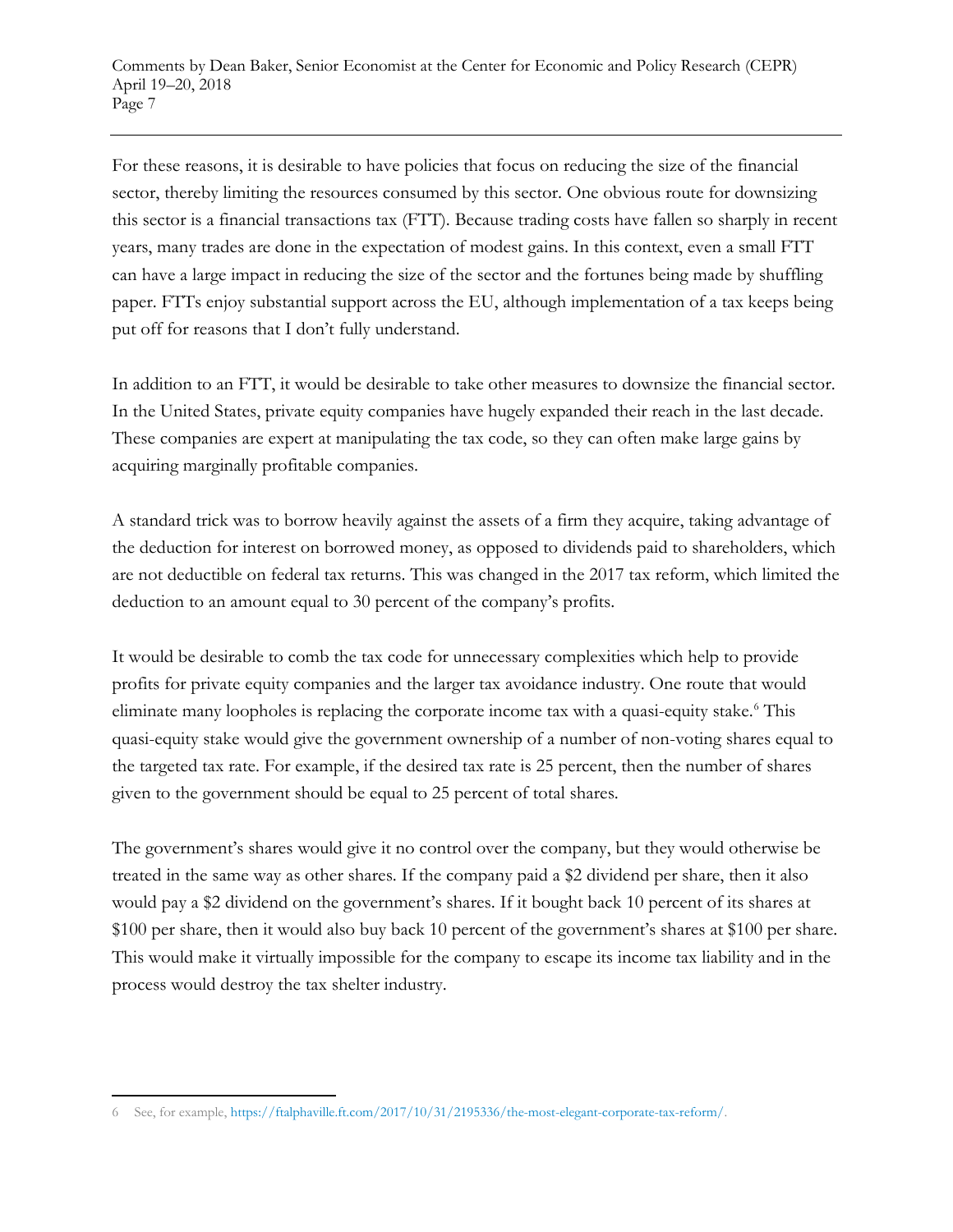There is one other fundamental point on finance that is currently taking center stage in public policy in the United States[.7](#page-7-0) It is a fairly straightforward proposition that experts in law and accounting can write contracts that the average consumer will not understand. Most people are not experts in contract law and will not take the time to study a contract they might sign for a credit card, car loan, or home mortgage. For this reason, it is good policy to standardize these contracts and make abusive ones unenforceable.

This is not just a question of protecting people who may be less sophisticated in dealing with legal and financial matters, it is also a matter of promoting efficiency. If it is very profitable to write deceptive contracts, then highly educated people will spend lots of time writing deceptive contracts. This is a pure waste from an economic perspective, as is the extra time that consumers have to spend scrutinizing their contracts. Requiring that contracts be simple and standardized is a great way to prevent people from getting rich by ripping off their customers.

# **Ending Protection for Highly Paid Professionals**

There is a tendency to believe that global trade is only a problem for less-educated workers. There are of course hundreds of millions of people in developing countries who are happy to work in factories for a fraction of the pay of their counterparts in the rich countries. The competition with these lower paid workers has led to the loss of millions of manufacturing jobs in rich countries and placed downward pressure on the wages of the remaining jobs. There is also a spillover effect since manufacturing has historically been a source of relatively high-paying jobs for less-educated workers. When these jobs disappear, the displaced workers effectively increase the supply of labor in other sectors, putting downward pressure on the pay of less-educated workers in retail and other services.

The fact that competition with workers in the developing world primarily affects less-educated workers is a policy choice, not a natural market outcome. There are also tens of millions of workers in the developing world who are highly educated as physicians, dentists, accountants and other professionals, who would be happy to work for a fraction of the pay of their counterparts in rich countries. While trade policy has been quite explicitly designed to make less-educated workers compete with workers in the developing world, the barriers that protect highly paid professionals have been largely left in place.

<span id="page-7-0"></span><sup>7</sup> The Trump administration is trying to dismantle the Consumer Financial Protection Bureau that was created by the Dodd-Frank financial reform bill. It also is attempting to reverse the "Fiduciary Rule" put in place by the Labor Department under the Obama administration. This rule requires financial advisers to act in the interests of their clients. Many advisers are paid by third parties to steer clients into funds which may not be good investments for them.  $\overline{\phantom{a}}$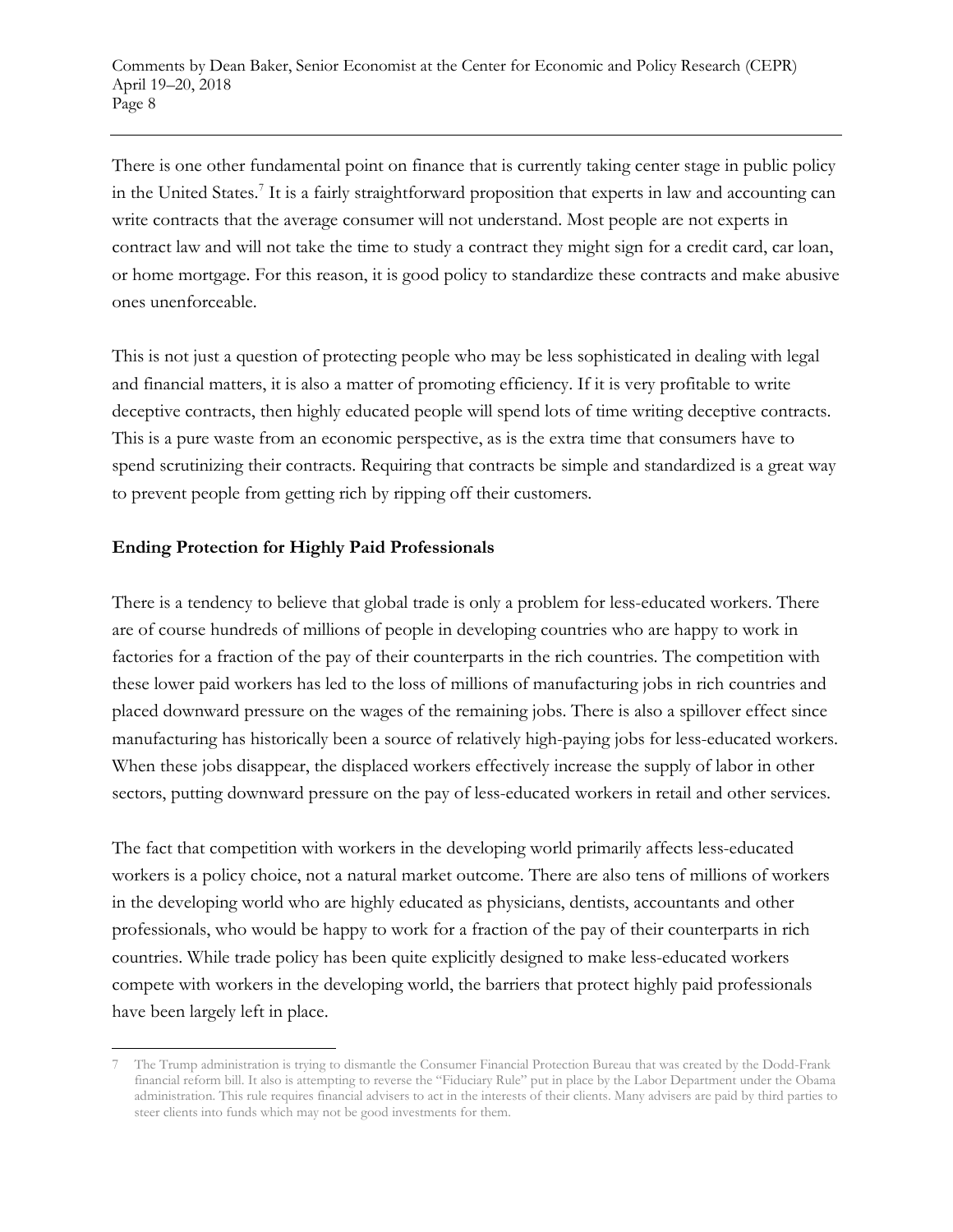This is especially the case in the United States. To practice as a physician in the United States it is necessary to complete a US residency program.<sup>[8](#page-8-0)</sup> Both the number of residents and the number of slots reserved for foreign medical school graduates are tightly restricted. As a result, doctors in the United States earn on average more than \$260,000 a year, roughly twice the average for their counterparts in other wealthy countries. There is a similar story with dentists who must graduate from a dental school in the United States to practice.

While the barriers to foreign professionals are less extreme in other countries in almost all cases, unnecessary barriers block the entry of qualified professionals. Removing these barriers would both reduce the income of some of the most highly paid workers and effectively raise the wages of the rest of the workforce by lowering the price of the services these professionals provide. This is just the standard argument for trade. Just as lower-priced clothes and shoes from the developing world effectively raise the wages of workers in rich countries, so would lower-priced medical care, dental care, and legal and accounting services.

Pushing for a policy of free trade in highly paid professional services also has the benefit of pointing out that the big gainers in the global economy were not successful because of their education and skills, but because they were able to secure protections for themselves. The problem for lesseducated workers in the global economy is not their lack of skills, but rather their lack of political power to protect themselves in the same way.

There is a real issue of "brain-drain" from developing countries, in which they pay for the education of workers only to see them practice their professions in the rich countries. This can be addressed with a policy of compensating poorer countries for their loss of educated workers. The gains to rich countries are so large that it should be possible for them to provide enough money to educate two or three developing country professionals for every one that emigrates to a rich country. The mechanics for this should not be difficult since these are licensed professions where workers have to provide a record of their education in order to work, so there is not going to be a major problem of workers going untracked by governments.

 $\overline{\phantom{a}}$ 

<span id="page-8-0"></span><sup>8</sup> Recently, doctors who completed a residency program in Canada have also been allowed to practice in the U.S., although they still must go through an extensive testing process in addition to the residency.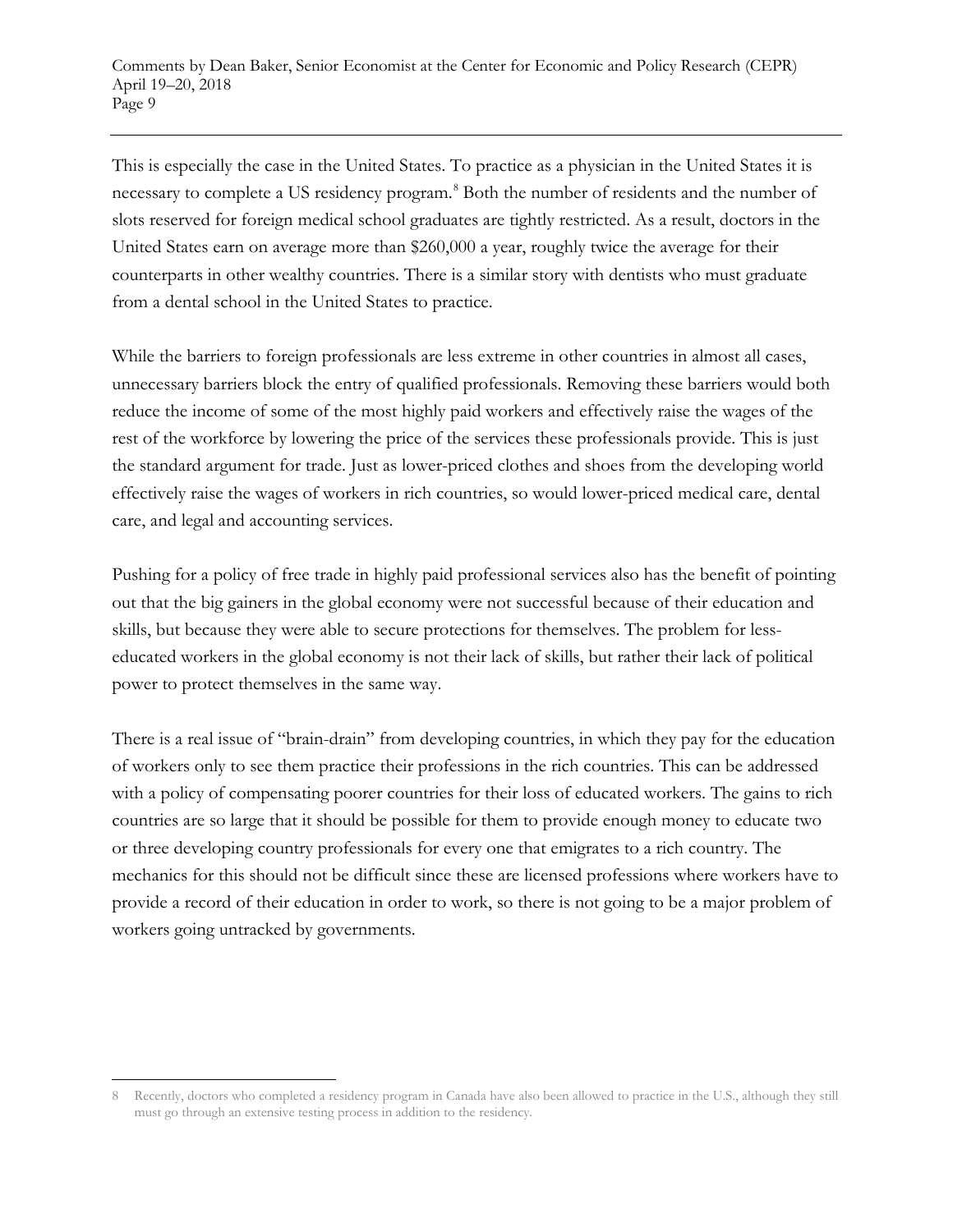#### **Competition Policy: Monopolies Do Lead to Inequality**

There has been to a large extent an abandonment of competition policy in rich countries over the last four decades, especially in the United States. Many of the largest firms have openly engaged in classic anti-competitive practices with little or no opposition from regulatory bodies.

For example, at the end of the 1980s and early 1990s, Microsoft signed contracts with the major computer manufacturers under which they paid the company for each computer they shipped, regardless of whether or not it used the Microsoft operating system. This was ostensibly for the purpose of reducing monitoring costs, but it meant that computer makers would effectively be paying for two operating systems if it chose to install an operating system developed by a competitor.

This was at a time when Microsoft was locking up a new monopoly in the operating system market. While no competitor may have realistically been able to replace Microsoft as a core provider, it is possible that competitors might have developed for niche markets from which they could potentially expand. These contracts largely precluded this possibility. The US Justice Department did investigate this practice and in 1993 got an agreement from Microsoft to stop using these contracts, but there were no penalties and no effort to restore competition to the market.

In the same vein, Facebook has been allowed to buy up a number of potential competitors, including Instagram and WhatsApp, for the explicit purpose of eliminating a potential competitor. These purchases were allowed to go through for the most part without even a serious investigation of the implications for competition in the market. This sort of anti-competitive behavior almost certainly would not have been allowed with the anti-trust policy that was in place in the United States forty years ago.

Microsoft, Facebook, and Google have all used their near monopolies to expand into other sectors, where their monopoly position provides them with huge advantages over competitors. For example, Microsoft has moved into a wide variety of software applications that were designed to work with its operating systems. Google has moved into the browser market. It should seem a straightforward anti-trust matter that if these platform monopolies are allowed to persist, then the companies should be prohibited from using the power provided by them to get a privileged position in other markets.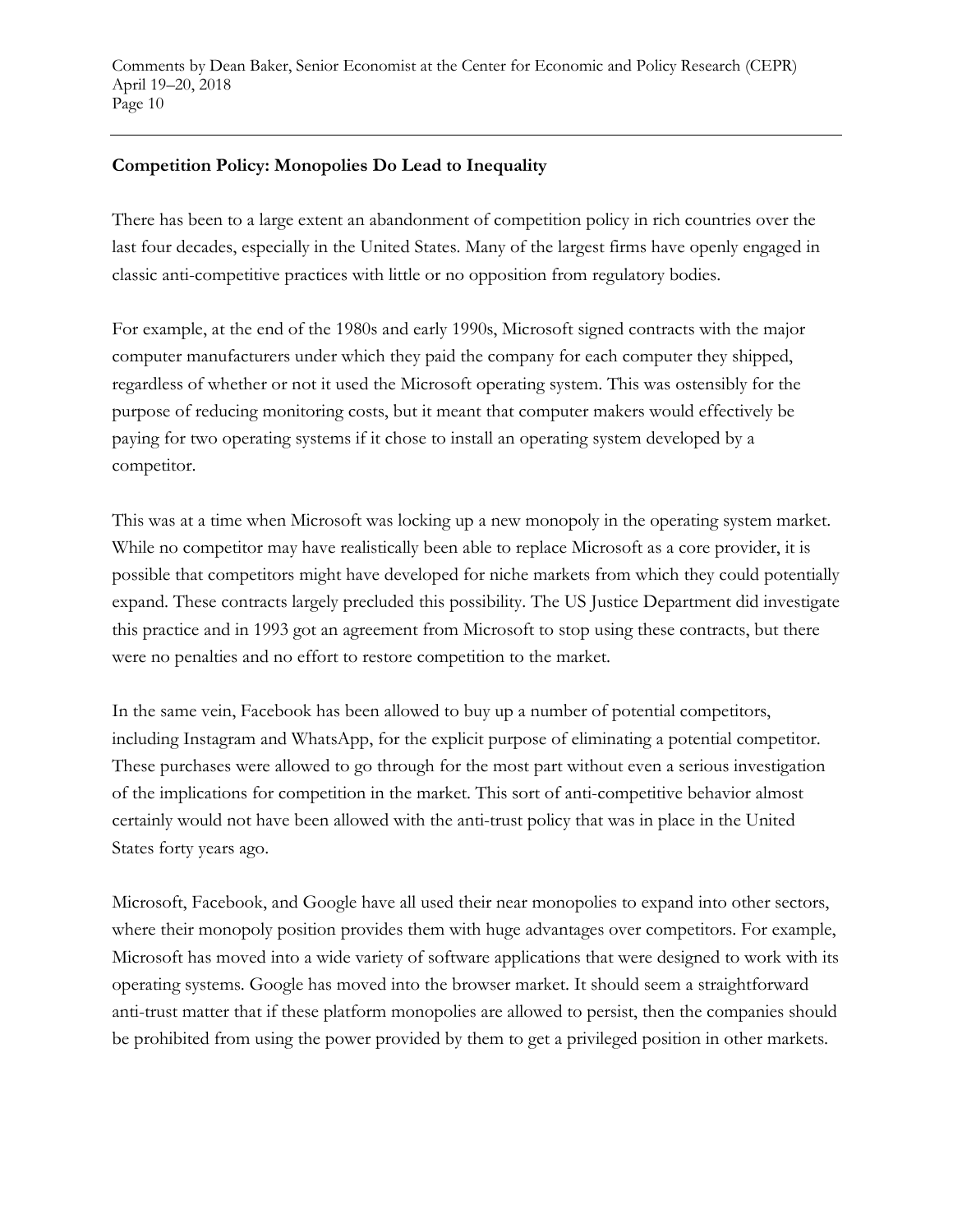This means separating these monopolies from other segments of the company that might be operating in more competitive markets.<sup>[9](#page-10-0)</sup>

There are many other areas in which anti-trust issues have arisen where the case may be less clear; however, there can be little doubt that the United States and other wealthy countries have been far less committed to promoting competition policy than was the case four decades ago. Monopolies, or near monopolies, in many sectors have played an important role in the upward redistribution of income.

In Europe, competition policy is largely under the control of the EU, however individual countries still have considerable control over their tax policy. It is entirely appropriate for countries to apply special taxes to sectors where there is clear evidence of monopoly profits. The criteria for higher "monopoly" taxes should be clearly specified so that companies know how to act to avoid them and also so that they are not applied arbitrarily.

Countries can also use their voice in the EU to push for more aggressive competition policy. The EU has been considerably stronger in addressing anti-trust issues than the United States, but it can still go much further in reining in anti-competitive practices. Ultimately, it is much better to have policies that break up or regulate monopolies to ensure they don't have excess profits in the first place, rather than tax profits away after the fact.

Countries should also be careful of entering trade agreements that would limit their ability to regulate these monopolies or near monopolies. Provisions on "e-commerce" in the Trans-Pacific Partnership and the Trans-Atlantic Trade and Investment Pact could have made it more difficult for the parties to establish control over foreign-based corporations like Google or Facebook.

<span id="page-10-0"></span>This separation was actually the central feature of a district court judge's ruling against Microsoft in anti-trust case brought by the Clinton administration in the late 1990s. After being found guilty, Microsoft was able to move the case to a different judge, who applied much weaker sanctions.  $\overline{\phantom{a}}$